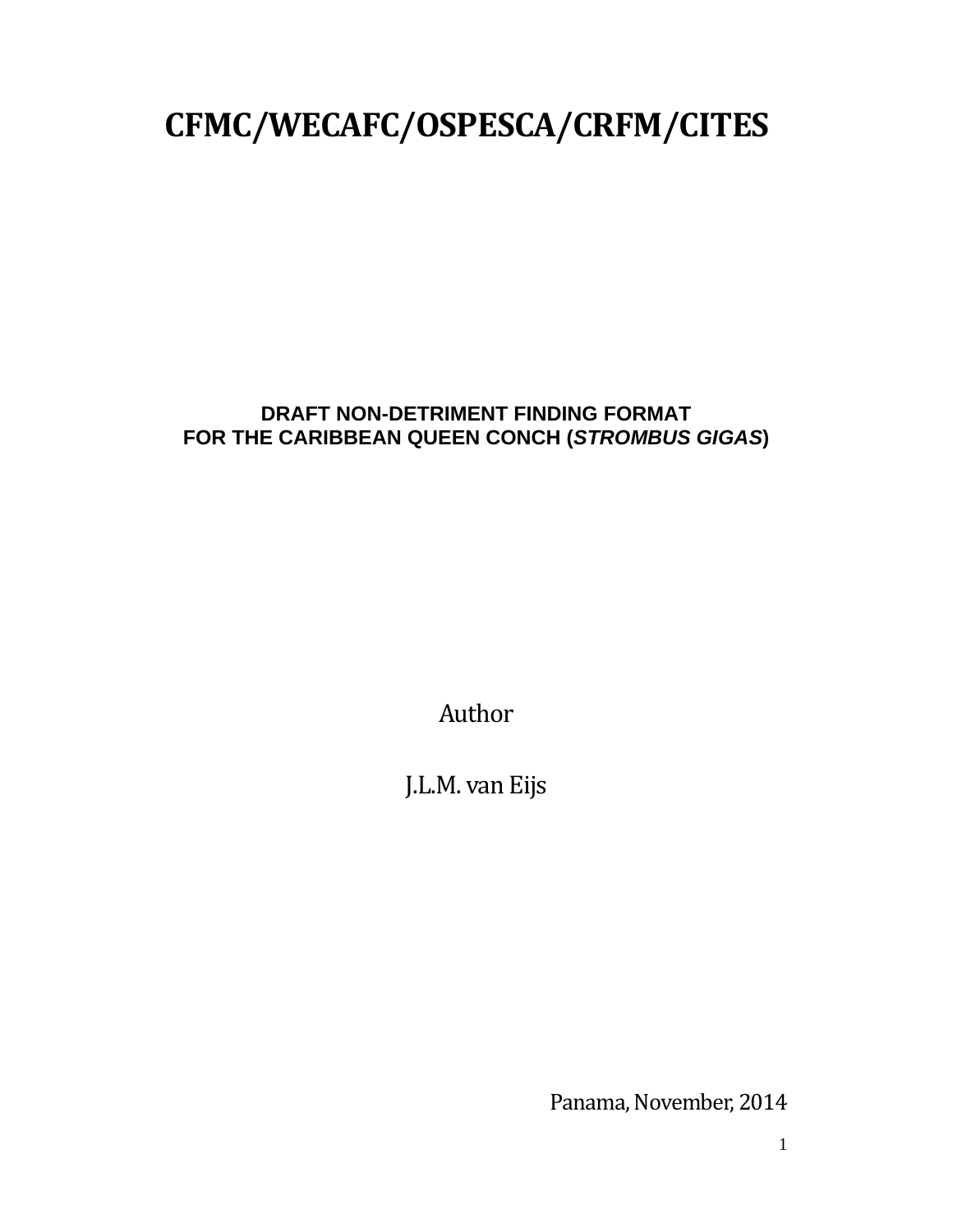# **Table of Contents**

|                | <b>List of Abbreviations</b>                           | 3  |
|----------------|--------------------------------------------------------|----|
| $\mathbf{1}$ . | Introduction                                           | 4  |
| 2.             | <b>Study Objectives</b>                                |    |
|                | 3. CITES Non-detriment Finding                         | 8  |
| 4.             | <b>Relevant Information for Queen Conch NDF</b>        | 9  |
| 5.             | Proposed NDF format for Queen Conch Exports            | 10 |
|                | 5.1 Explanation of the proposed Queen Conch NDF Format | 12 |
|                | References                                             | 17 |
|                | <b>Useful Web Sources</b>                              | 20 |

# **List of Tables**

Table 1: Proposed Non-detriment Finding Format for Queen Conch Producing and Trading Countries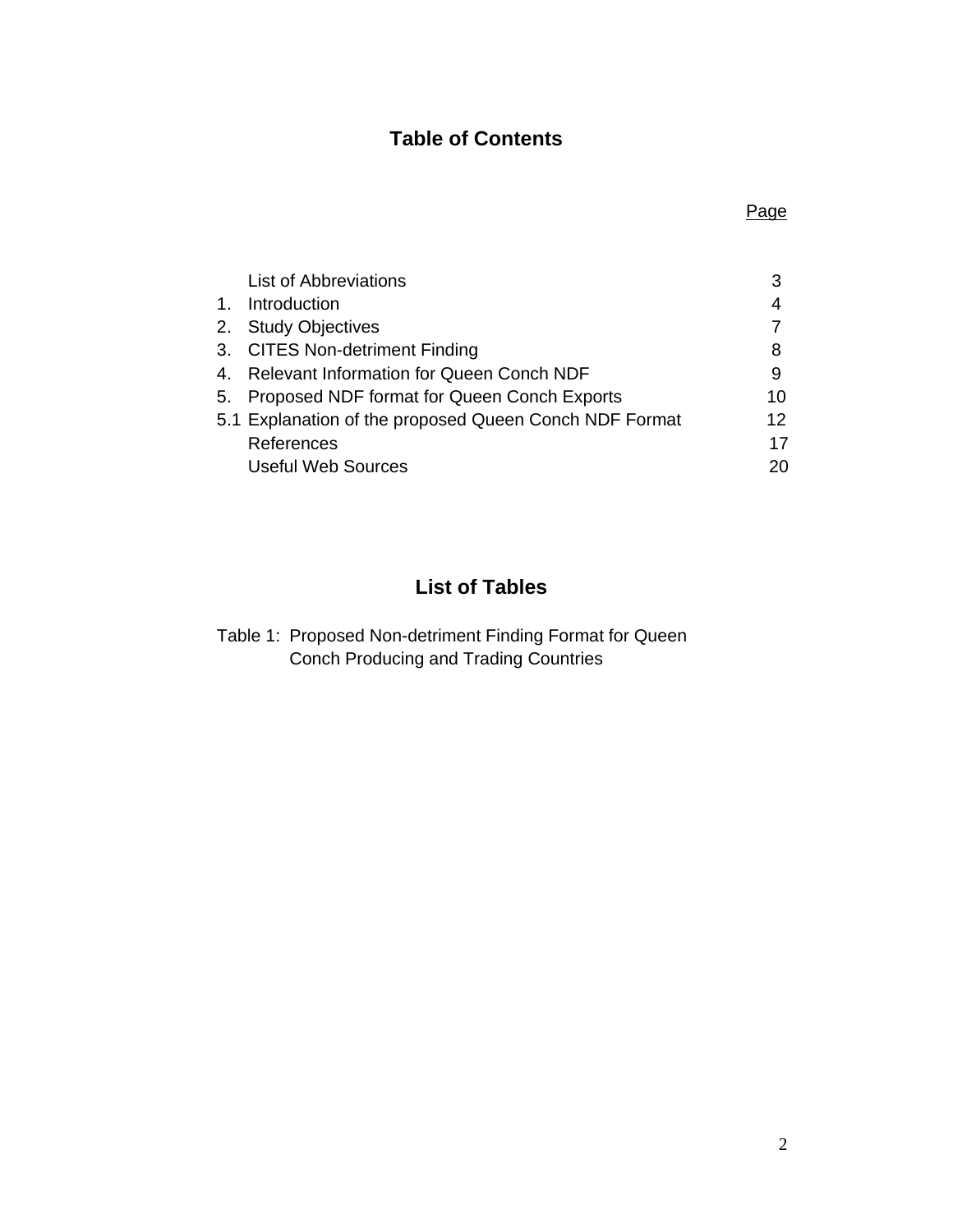## **List of abbreviations**

| <b>AC</b>       | <b>Animals Committee</b>                           |                          |
|-----------------|----------------------------------------------------|--------------------------|
| Cartagena       | Convention for the Protection and                  |                          |
| Convention      | Development of the Marine Environment of           |                          |
|                 | the Wider Caribbean Region                         |                          |
| <b>CBD</b>      | Convention on Biological Diversity                 |                          |
| <b>CFMC</b>     | Caribbean Fisheries Management Council             | www.caribbeanfmc.com     |
| <b>CIRCABC</b>  | <b>Communication and Information Resource</b>      |                          |
|                 | Centre for Administrations, Businesses and         |                          |
|                 | Citizens                                           |                          |
| <b>CITES</b>    | Convention on International Trade in               |                          |
|                 | Endangered Species of Wild Flora and Fauna.        |                          |
| CoP             | Conference of the Parties (CITES)                  |                          |
| <b>CRFM</b>     | Caribbean Regional Fisheries Mechanism-            | www.crfm.net             |
|                 | <b>CARICOM</b>                                     |                          |
| EC/EU           | European Community/European Union                  |                          |
| <b>IOC</b>      | Intergovernmental Oceanographic                    |                          |
|                 | Commission                                         |                          |
| <b>ISSC-MAP</b> | International Standard for Sustainable Wild        |                          |
|                 | <b>Collection of Medicinal and Aromatic Plants</b> |                          |
| <b>IUCN</b>     | International Union for Conservation of            |                          |
|                 | <b>Nature and Natural Resources</b>                |                          |
| <b>IUU</b>      | Illegal, Unreported & Unregulated Fishing          | www.fao.org/fishery/iuu- |
|                 |                                                    | fishing/en               |
| MA              | <b>Management Authority</b>                        |                          |
| <b>MEP</b>      | <b>Maximum Estimated Production</b>                |                          |
| <b>MSY</b>      | Maximum Sustainable Yield                          |                          |
| <b>NDF</b>      | Non-Detriment Finding                              |                          |
| Res. Conf.      | Resolution of the Conference of the Parties        |                          |
|                 | (CITES)                                            |                          |
| <b>SA</b>       | Scientific Authority                               |                          |
| <b>SPAW</b>     | Protocol Concerning Specially Protected            |                          |
| Protocol        | Areas and Wildlife                                 |                          |
| <b>SRG</b>      | Scientific Review Group                            |                          |
| <b>TRAFFIC</b>  | Trade Records Analysis of Flora and Fauna in       |                          |
|                 | Commerce                                           |                          |
| ü. NHN          | Above the base height level                        |                          |
| <b>UNEP</b>     | <b>United Nations Environment Program</b>          |                          |
| <b>UNODC</b>    | United Nations Office on Drugs and Crimes          |                          |
| <b>USA</b>      | <b>United States of America</b>                    |                          |
| <b>WCC</b>      | <b>World Conservation Congress</b>                 |                          |
| <b>WCMC</b>     | <b>World Conservation Monitoring Centre</b>        |                          |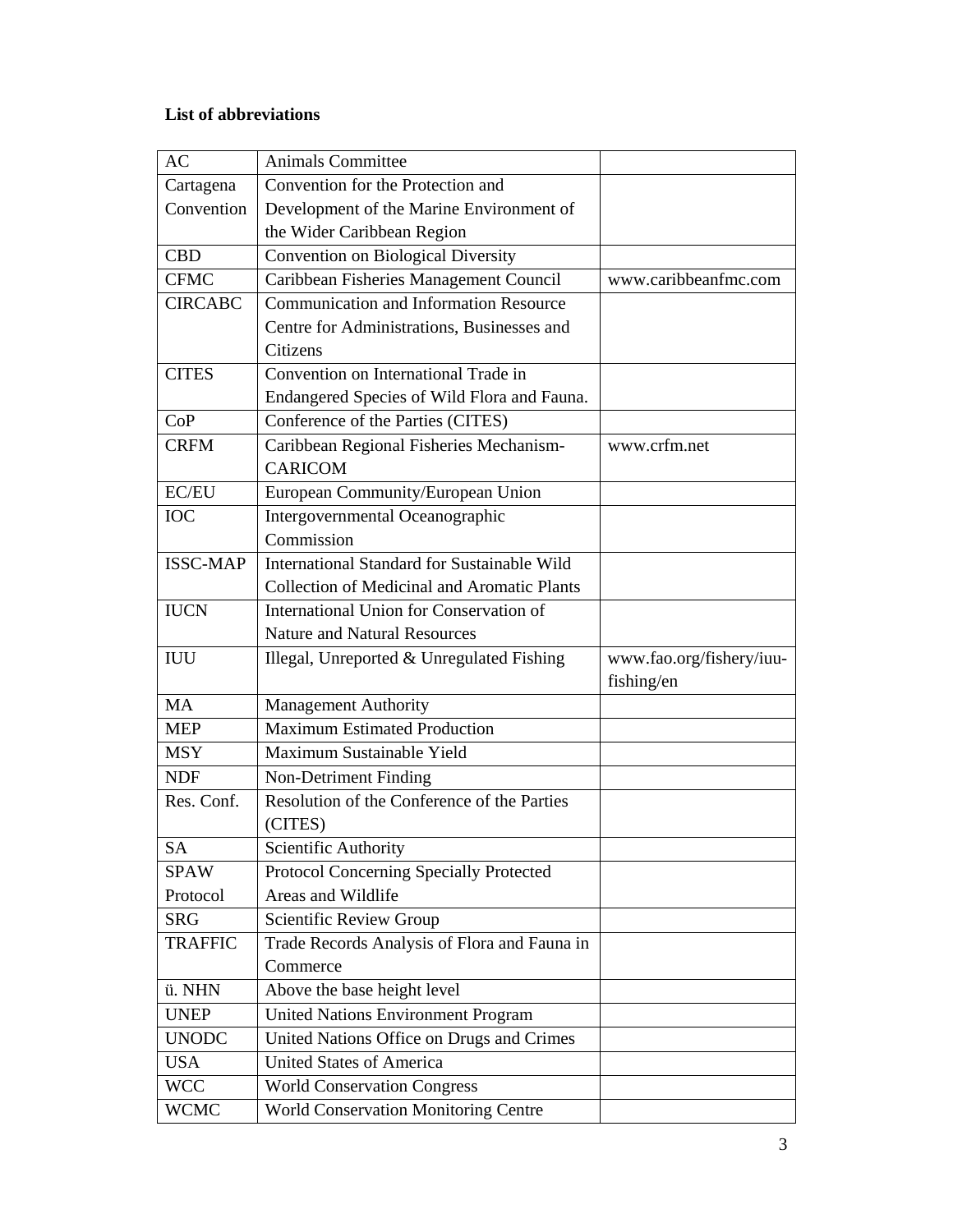#### **1. Introduction**

During the last century, as a result of the industrial revolution and its need for an ever increasing supply in volume and type of raw materials for the production of manufacturing and consumption goods, natural resources became subject to exploitation levels which put in jeopardy the survival of many a species. Initially, a limited number of flora and fauna species were harvested intensely on a reduced geographical range. However, as demand for raw materials increased and harvesting and transportation systems benefitted from technological advances, traditional and substitute resources on a global level were incorporated in the frenzy.

At the end of the 1950<sup>th</sup>, the need for conservation became apparent and public and private organizations were established to look into this issue and/or for the protection of one or various specific species.

In 1960, the International Union for Conservation of Nature and Natural Resources (UICN) ascertained that global trade was a major threat to the normal existence and survival of several species. In 1964, IUCN launched an international framework in the form of the "Convention on International Trade in Endangered Species of Wild Fauna and Flora" (CITES), which entered into force on the 1st of July 1975.

The aim of CITES is to ensure that international trade in specimens of wild animals and plants does not threaten their survival. So far (February 2014), 180 states have ratified the Convention. States that have joined CITES agree to implement the Convention by incorporating CITES rules and regulations into its own domestic legislation. As such, CITES does not supersede national laws, rather it provides a framework to be respected by each Party. With the exception of Anguilla, Haiti, and Turks & Caicos, all countries with a presence in the wider Caribbean basin and with a queen conch resource, are CITES signatory parties.

CITES works by subjecting international trade in specimens of selected species to established controls. All import, export, re-export and introduction of (products from) species covered by the Convention have to be authorized through a licensing system. For that purpose, each Party to the Convention must designate one or more Management Authorities (MA) in charge of administering that licensing system, and one or more Scientific Authorities (SA) advise on the effects of trade on the status of the species (Convention CITES, Article IX).

In order of degree of protection required, CITES has created three Appendices which list species or populations whose survival is in jeopardy based on their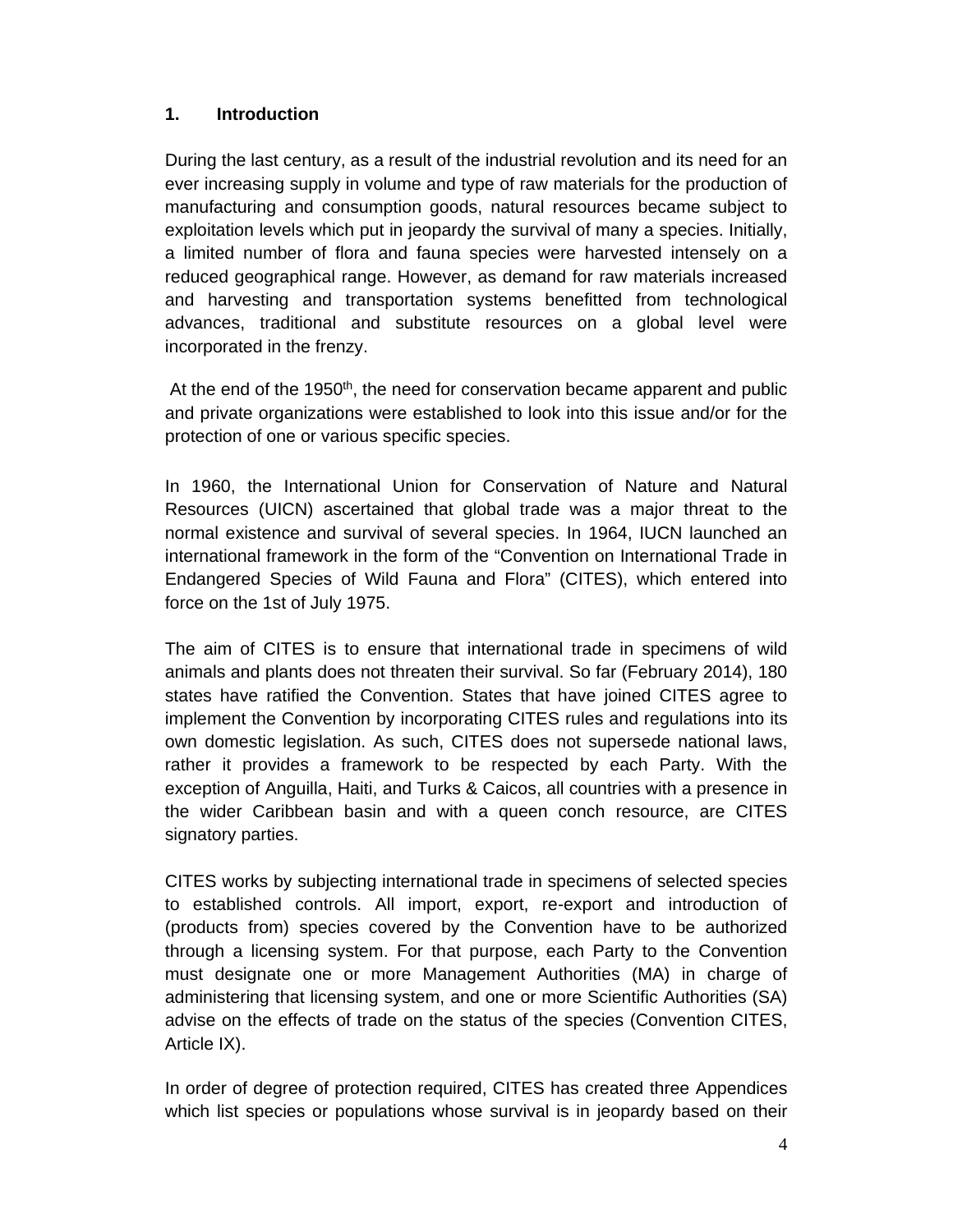biological and trade status. The respective Appendix stipulates specific control mechanisms that apply to the trade in that particular species or population:

- 1. Appendix I: Species or populations listed in this Appendix are banned from international trade.
- 2. Appendix II: Includes species or populations that are not necessarily threatened with extinction, but may become so unless trade in specimens of such species or populations is subject to strict regulation in order to avoid utilization incompatible with the survival of the species in the wild. Article IV of the CITES Convention requires that exporting countries restrict trade in Appendix II species to levels that are not detrimental either to its survival, or to their role within the ecosystems in which they occur. A Non Detriment Finding (NDF) and an export permit form part of the controls put in place by the exporting member countries, in collaboration with CITES.
- 3. Appendix III: Species or populations are listed in Appendix III after one member country has asked other CITES Parties for assistance in controlling its trade.

Queen conch (*Strombus gigas),* was one of the first marine species to be subject of calls for conservation.. As early as 1985, CITES had already listed queen conch as threatened by trade. In 1992, the USA proposed to downgrade the listing of queen conch to Appendix II of CITES. This proposal was adopted and queen conch became the first large-scale fisheries species to be regulated by CITES.

In 1990, the Parties to the Convention for the Protection and Development of the Marine Environment of the Wider Caribbean Region (Cartagena Convention) included queen conch in Annex II of its Protocol Concerning Specially Protected Areas and Wildlife (SPAW Protocol).

In terms of the Rules and Regulations of the CITES Convention, the inclusion of queen conch in Appendix II finds it justification in the Fundamental Principles expressed in Article II-2 of the Convention, which in Paragraph a) states that Appendix II shall include "All species which, although not necessarily now threatened with extinction, may become so unless trade in specimens of such species is subject to strict regulation in order to avoid utilization incompatible with their survival"

The conditions under which trade in products of a species mentioned in Appendix II can be allowed are expressed in Article IV of the CITES Convention, which in its 2<sup>nd</sup> Paragraph states the following: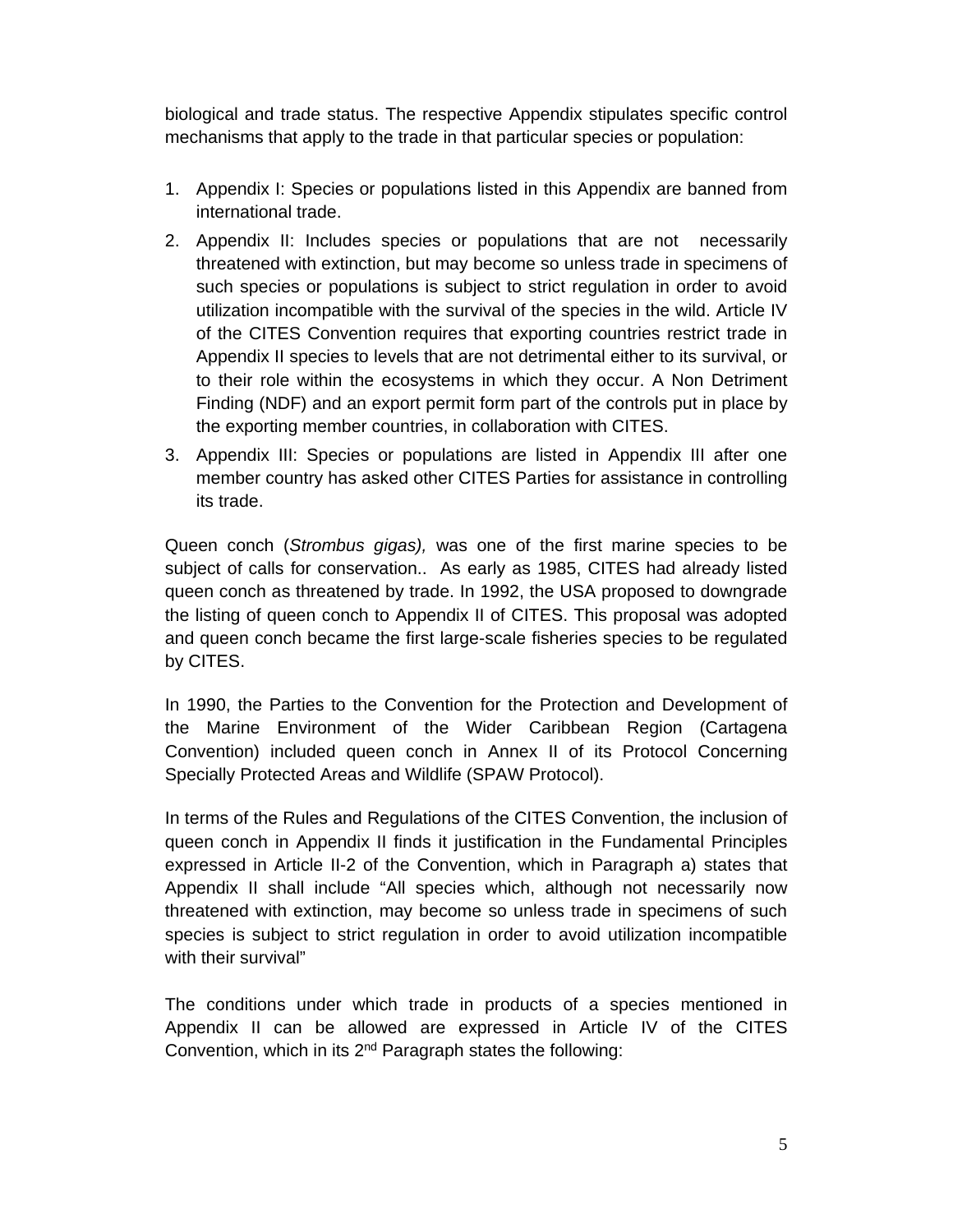The export of any specimen of a species included in Appendix II shall require the prior grant and presentation of an export permit. An export permit shall only be granted when the following conditions have been met:

- (a) A Scientific Authority of the State of export has advised that such export will not be detrimental to the survival of that species;
- (b) A Management Authority of the State of export is satisfied that the specimen was not obtained in contravention of the laws of that State for the protection of fauna and flora.

In Paragraph 3 of Article IV, the role of the Scientific Authority is clarified:

A Scientific Authority in each Party shall monitor both the export permits granted by that State for specimens of species included in Appendix II and the actual exports of such specimens. Whenever a Scientific Authority determines that the export of specimens of any such species should be limited in order to maintain that species throughout its range at a level consistent with its role in the ecosystems in which it occurs and well above the level at which that species might become eligible for inclusion in Appendix I, the Scientific Authority shall advise the appropriate Management Authority of suitable measures to be taken to limit the grant of export permits for specimens of that species.

In addition, Article IX of the Convention and Resolution Conf. 10.3 provide further details on the designation and functions of the SA and MA in relation to its functioning within the Convention's framework.

#### **1. Queen Conch Specific Information**

Queen conch, found in various degrees of abundance throughout the wider Caribbean basin, has been a main source of food and trade for the Caribbean island states. Regional annual conch meat production is estimated at around 7,600 MT with an estimated value of some US\$ 60 million. Within the overall picture of the regional economy, the participation of the queen conch fishery is modest, but it still establishes itself as the second most important fishery after spiny lobster and its socio-economic impact is substantial as it provides an income to around 20,000 artisanal fishers and constitutes a much appreciated source of traditional food to the local population as well as international tourists.

Despite the substantial number of countries and dependent territories with some kind of queen conch resource, eleven countries represented 92.4 percent of the queen conch landings between 1980 and 2011, and 91.6 percent of the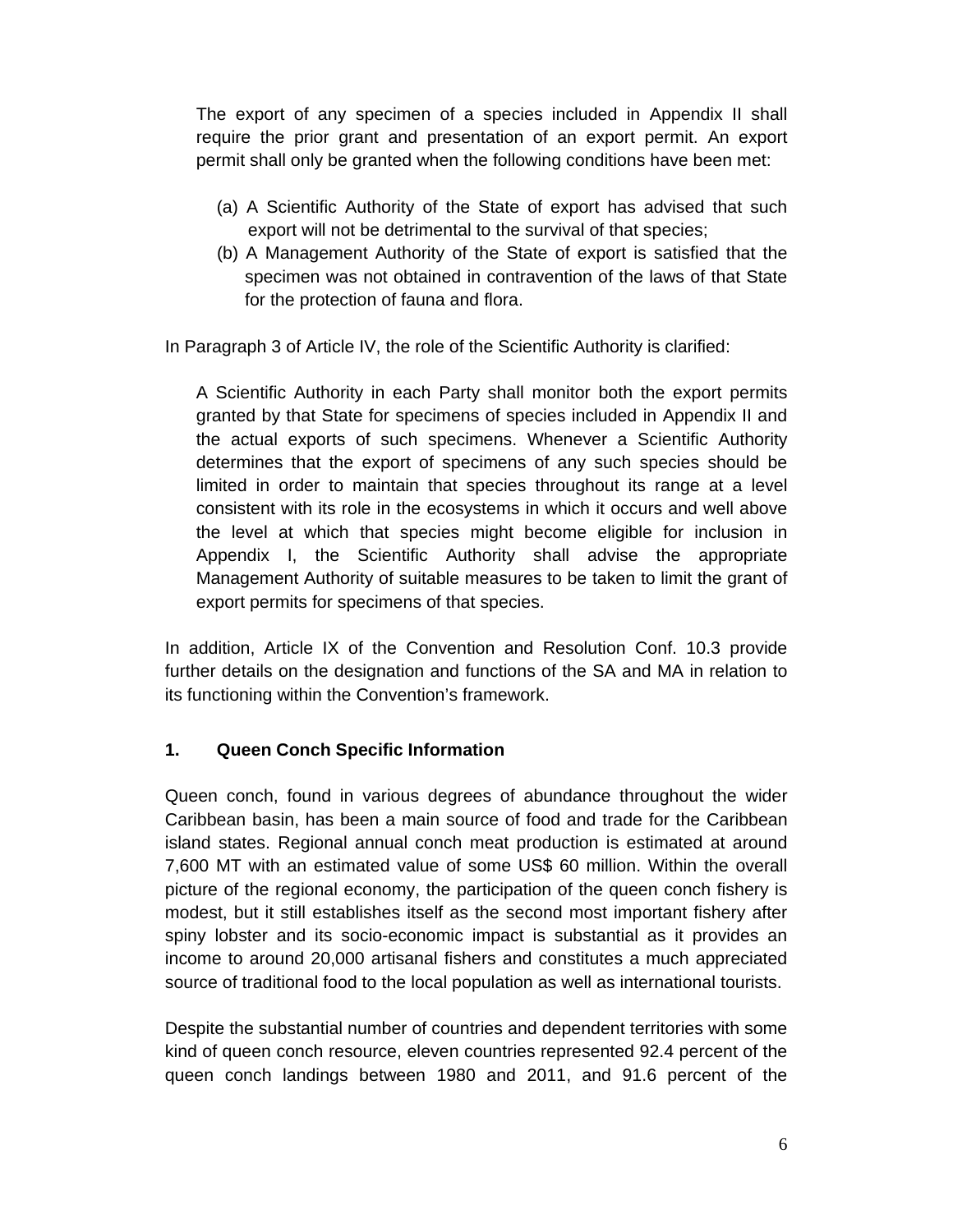landings from 2000 to 2011. Trade between the various islands has always been rather intensive and can be expected to maintain at least current levels.

The conch fishery in most producing countries is very closely linked with the spiny lobster fishery as it often concerns the same artisanal fishers and gears and both species are harvested at the same time. In major lobster producing countries, queen conch is regarded as an (essential) by-catch. In some countries, the closed spiny lobster seasons coincide with open access to queen conch, and visa versa, as to guarantee these small scale fishers a regular source of income.

The biology of queen conch indicates that it appears quite habitat sensitive, displays limited geographical mobility and requires a certain high population density per hectare in order to maintain its reproductive capacity. Its major distribution in waters of less than 30 meter in depth is thought to be a result of the photosynthetic nature of its food source (Randall, 1964; McCarthy, 2008). The most important among the that contribute to the overall mortality are:

- Habitat degradation. From pollution, human infringement, climate change and natural disasters.
- Fishing activities: Relatively easy access by artisanal, industrial, subsistence and recreational fishers, taking advantage of the species preference for (mostly sea grass) habitats close to shore at limited depth.
- Natural predators: Within the context of the ecosystem.

The commercial fishery started in all earnest in the 1960 when the lucrative export of frozen conch meat to the USA was initiated. Popular demand from local and export markets led to a rapid and mostly uncontrolled development of the industry and by the early 1980<sup>th</sup> the first conservation measurements were put in place.

Products derived from queen conch include meat, trimmings, pearls, shell and, more recently, the operculum. The sustained increases in demand over the years and the limitations imposed by resource availability have resulted in major increases in price levels, stimulating a further intensification in overall harvest activities.

#### **2. Study Objectives**

Signatory parties and CITES share a common interest. CITES is primarily interested in the protection of the species and the ecosystem through appropriate and sound management practices, while the producing countries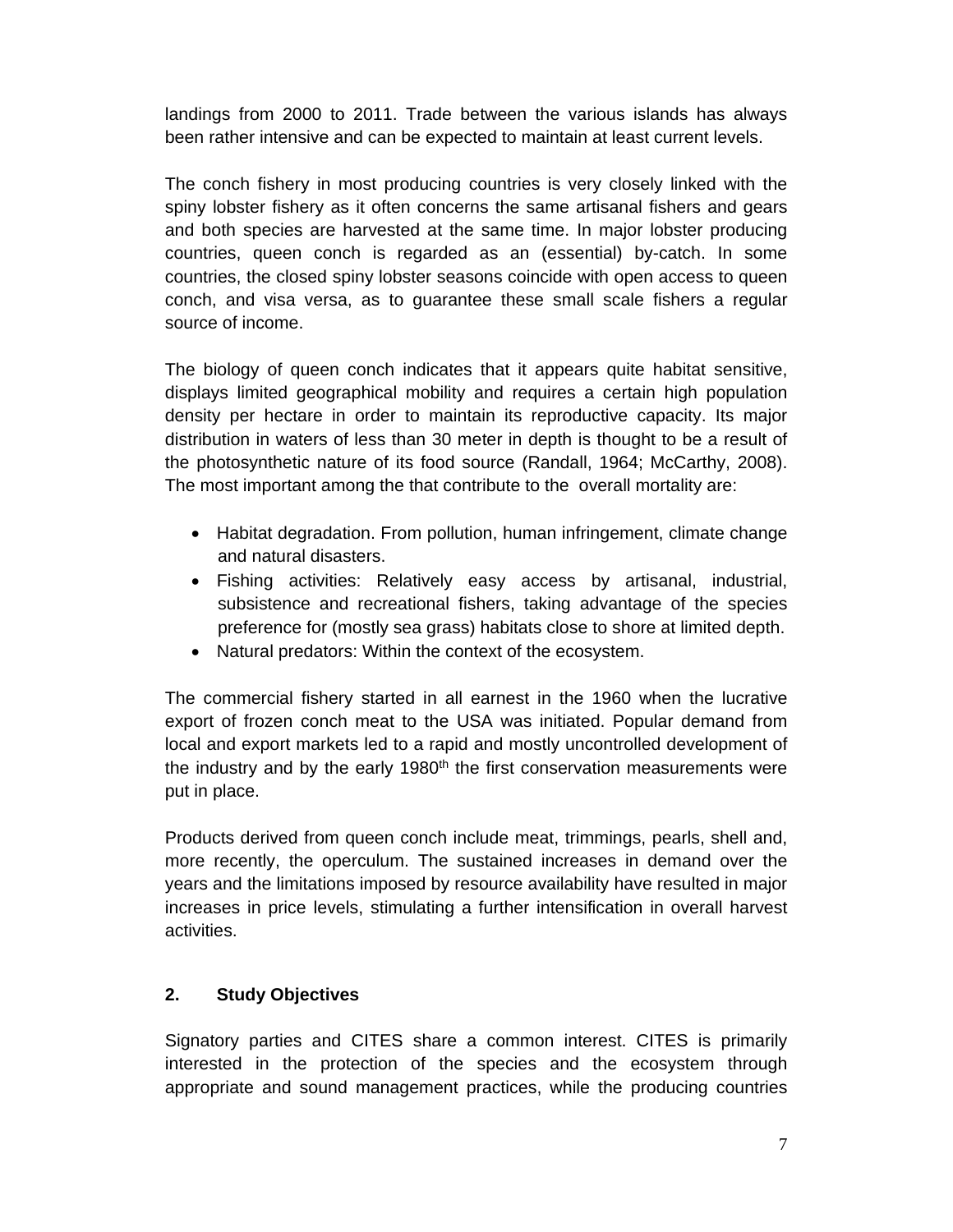additionally wish to assure optimal socio-economic benefits from the sustainable development of the fishery.

It follows from Article IV-2 of the CITES Convention that exports of Caribbean queen conch (*Strombus gigas*) products from member states require a permit which will be extended on the basis of a Non-Detriment Finding (NDF), to be elaborated by the designated national Scientific Authority and which will show that the products to be exported originate from a well managed and sustainable resource, and that their harvest has (had) no detrimental impact on the survival of the species or its function in the ecosystem.

CITES does not provide a standard model for NDFs, but rather provides concepts and non-binding guiding principles which the SA should take into considering producing an NDF which, in the end will determine whether trade is detrimental to the survival of a species (Res. Conf.16.7). As a result, countries found it difficult to produce adequate NDFs for specific species.

There have been initiatives and multiples publications on how to produce NDFs, but, with the exception of specific case studies, they all are very general as to accommodate the immense quantity of species listed in the CITES Appendixes.

The present study is a further extension of activities in the field of queen conch conservation and trade by organizations like FAO, CRFM and CFMC and is being carried out in support of the implementation of CITES-FAO project EP/SLC/003/UEP, and in particular in the design of queen conch Non-Detrimental Finding (NDF) formats that are practical, simple and cost-effective to implement. As part of this initiative are also foreseen the preparation of a Draft Regional Management Plan for Queen Conch, as well as a proposal to unify queen conch processing conversion factors which currently show a large variation in methodologies and standards throughout the region.

#### **3. CITES Non-Detriment Findings**

Despite the fact that CITES deals primarily with international trade, it requires that the NDF takes into consideration all aspects that could endanger and/or put undue pressure on the species (Res. Conf.10.3). Therefore, additionally to those pressures exercised by international trade, also such aspects as the species' biology, habitats, fishing effort, domestic consumption, as well as illegal, unregulated and unreported (IUU) fisheries have to be taken into consideration in complying with the core CITES requirement for a non-detriment finding to show that the trade is from a sustainable harvest (Wijnstekers 2006).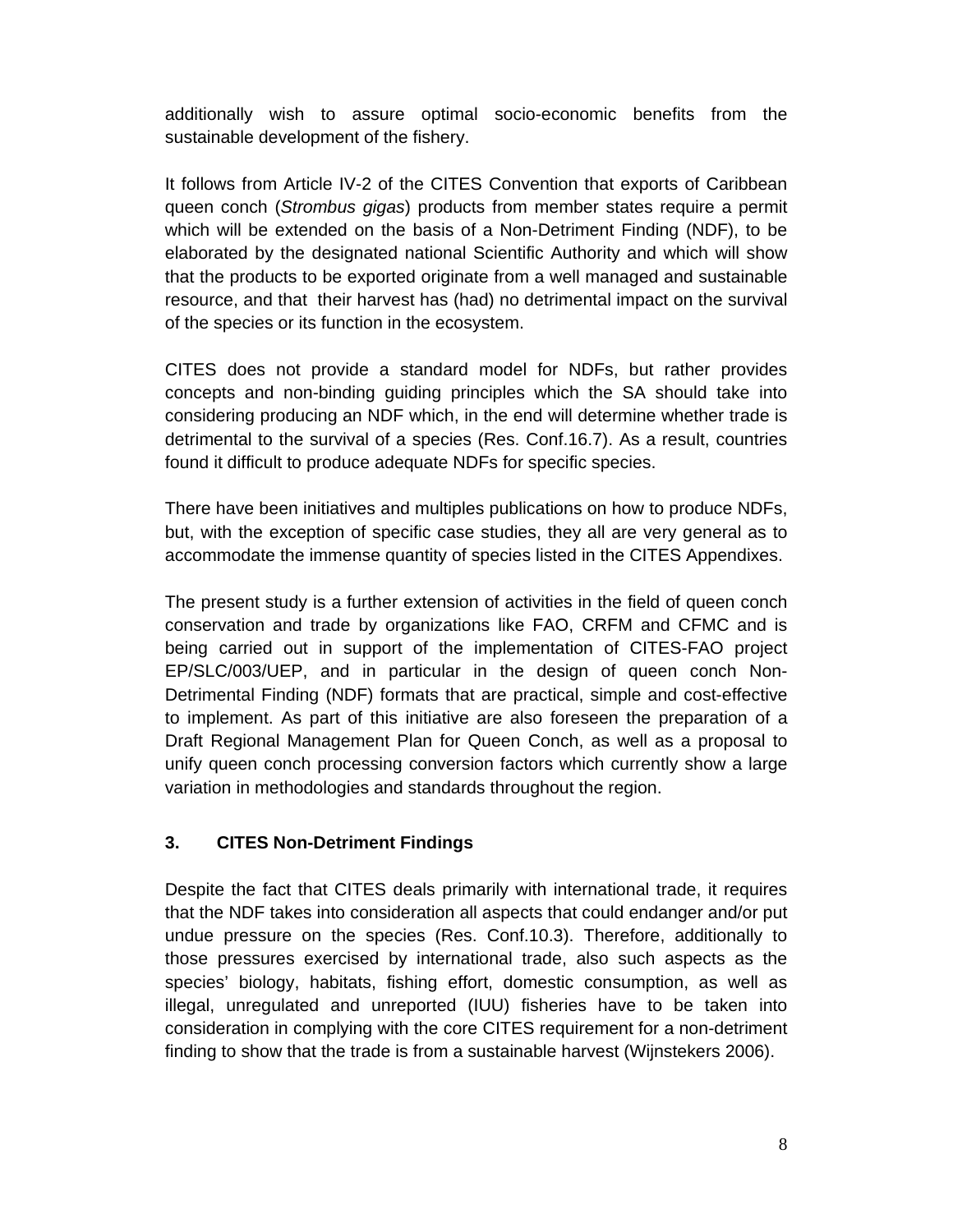It is necessary to assess whether there is a risk of over-utilization and whether sufficient management and monitoring are in place to eliminate this risk. There are no thresholds for this assessment; the assessment must be taken considering the entirety of the data (Rose, 2014).

The production of NDFs is a dynamic process, performed by the Scientific Authority, which monitors and reviews on a continuous basis the various variables that determine the species population dynamics within the established thresholds and identifies tendencies and risks, and proposes management measures to be taken or adjusted in order to further encourage positive developments and/or mitigate risks.

In Res. Conf.16.7 CITES provides certain concepts and non-binding guiding principles which the SA should take into considering producing a NDF. Among these the most notable in the context of the present study, are:

- The assessment has to be science based (later adapted to also include information sources such as local fishers, traditional sources and nongovernmental organizations, in case of doubt about the validity and/or absence of data (Practical Principle 4 of the Addis Ababa Principles and Guidelines);
- The data requirements should be proportionate to the vulnerability of the species concerned;
- The implementation of adaptive management, including monitoring, constitutes a core element of an NDF.
- The unambiguous identification of a species and its resource status, prior to a review is of utmost importance.

#### **4. Relevant Information for a Queen Conch NDF**

The importance of the queen conch fishery for each specific country and the state of vulnerability of the resource will, to a large degree, determine the type, extend and quality of the NDF required. There are very few countries that have actually produced an NDF for one of the following reasons:

- Uncertainty about the parameters that should be included.
- Restraints on the part of the SA because of lack of sufficient and/or trained personnel, as well as the lack of funds for surveys, data collection, analysis and formulation of NDFs, resulting in a lack of due diligence.
- Insufficient scientifically sound data to base analysis and recommendation on.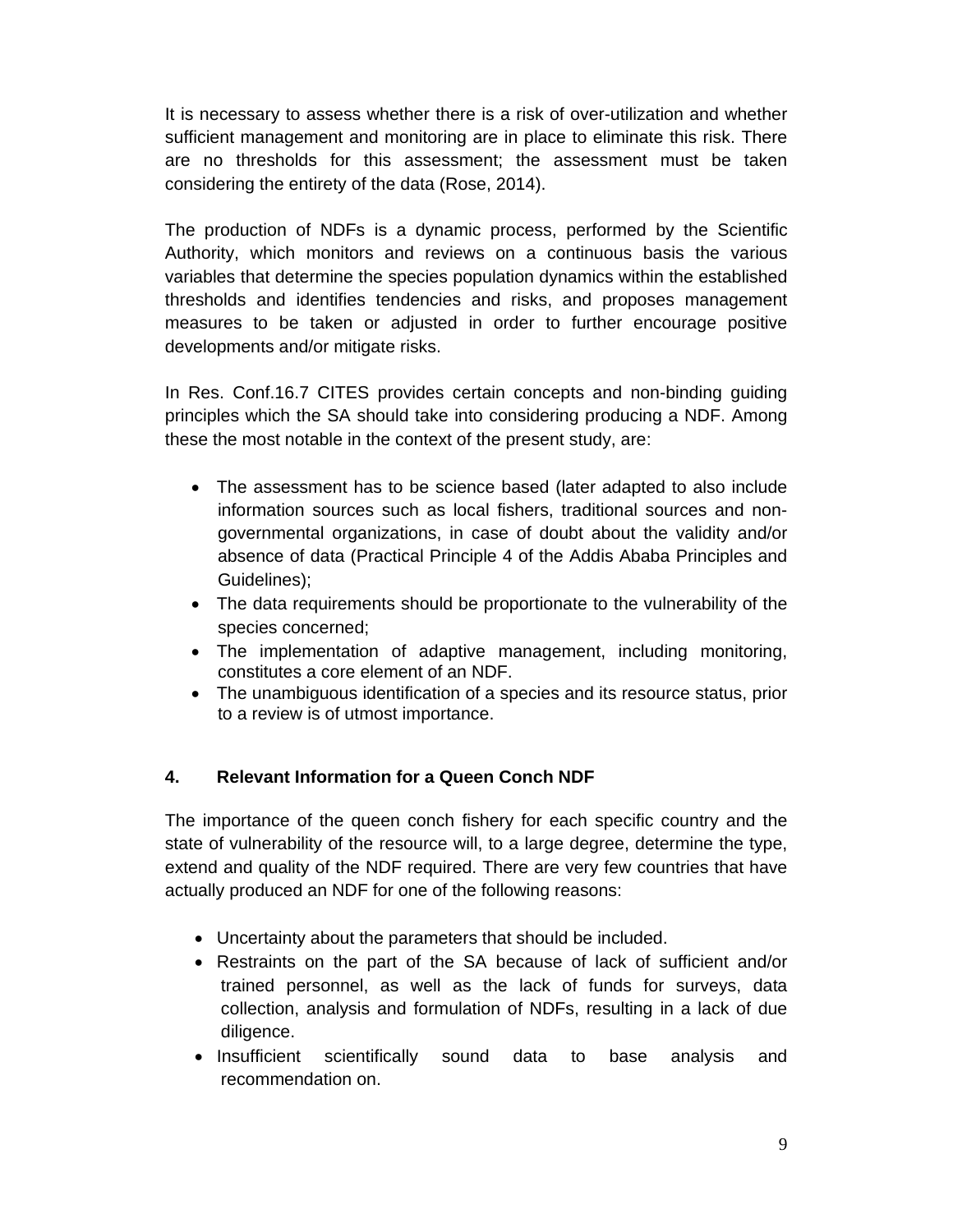- Difficulty to certify that products comply with CITES requirements as insufficient information is available on origin and legal status of these products.
- Only queen conch meat is considered for NDFs, not so other (potentially –more- profitable) exports products, such as conch pearls and operculum, although they may be subject to voluntarily imposed export quotas.

It should be pointed out that the working group "Aquatic Invertebrates" of the NDF Workshop in Cancun recommended a positive NDF decision if population trends, despite harvests, are at least stable or measures have been set in place to achieve this. Any risks that have been identified should be mitigated and addressed (Roberts and Fleming 2008).

In the case of queen conch, CITES has used the criteria of population density levels and export quantities to judge the status of exploitation and conservation of the species. There has been substantial discussion (and disagreement) on the adult density per hectare proposed by CITES (56 adults/ha).

The limited availability and overall poor quality of most information on biological, ecological, harvest, processing and commercial aspects of queen conch is notorious, particularly consistent time series are almost non-existent.

With the exception of Belize and Mexico, most of the queen conch fishers are not organized in cooperatives or another form of organization, which further complicates the tasks of the fisheries authorities in terms of data collection, implementation, monitoring, control and compliance of (ecosystem oriented co-) management programs.

Despite this situation of limited data, the majority of the major producing countries have some kind of queen conch management plan in order to comply with CITES and/or to mitigate impacts on the sustainability of the resource for socio-economic considerations.

Most of these management systems are of the adaptive management type, which allows adjusting and improving management from lessons' learned and the fact that there is a close link with monitoring and control systems. In addition, they facilitate the introduction of the precautionary principle.

Since the early 1980s, a substantial number of management measures have been introduced in the queen conch fishing with varying levels of success in terms of implementation, compliance and follow-up. Any NDF will have to evaluate these measures' effectiveness and the reliability of the feedback mechanisms. The most important of these measures include the following: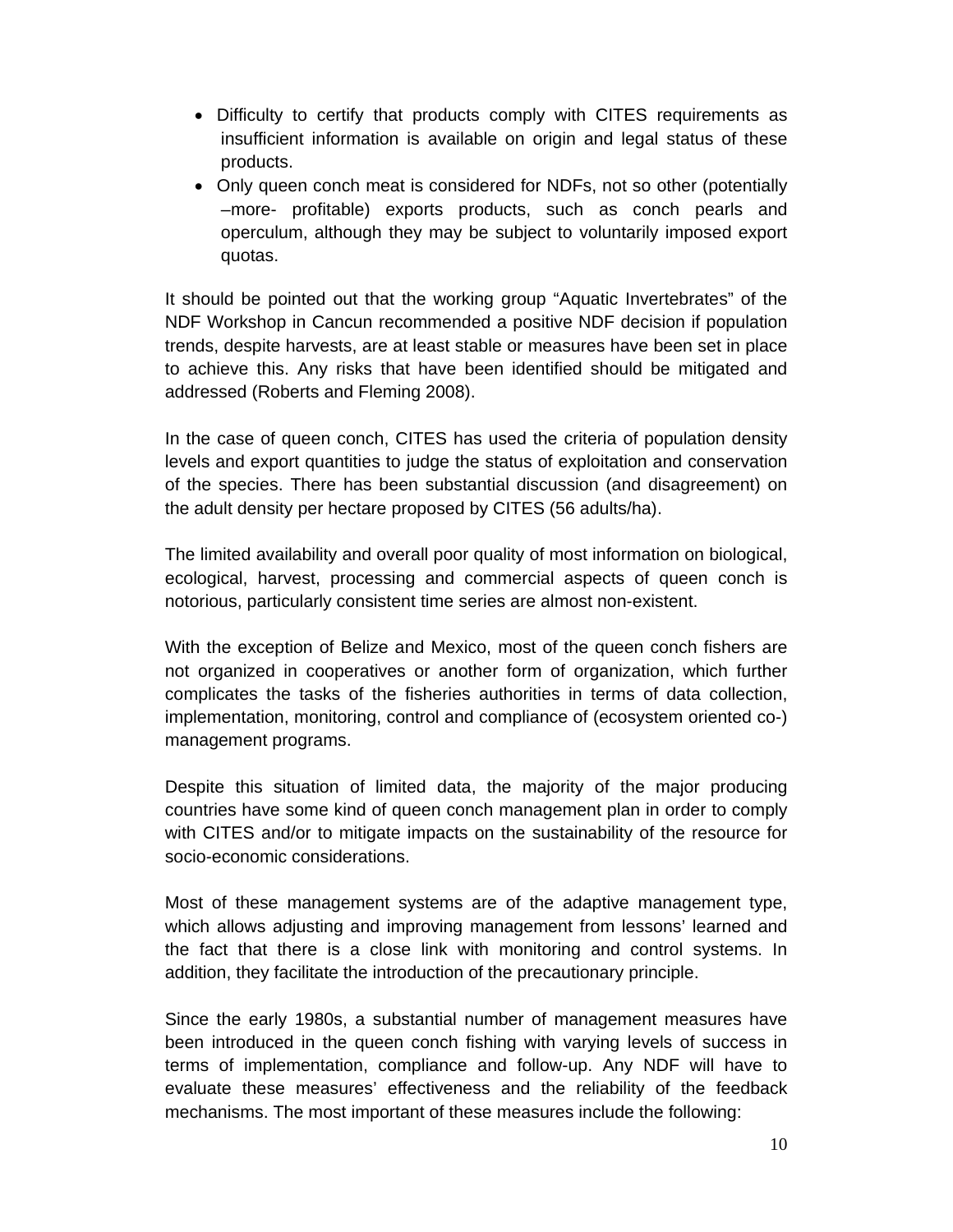- Permanent or temporal closed seasons;
- Minimum shell length or flared lip thickness;
- Minimum clean or unclean meat weight;
- Establishment of sanctuaries / Marine Protected Areas (MPAs);
- Catch quotas by area or in time;
- Export quotas and prohibition of exports;
- License systems for fishers and vessels;
- Prohibition or limitation on fishing arts (scuba, hookah):
- Individual non-transferable quotas for industrial vessels;
- Exclusive zones for artisanal fishers.

## **5 Proposed NDF format for Queen Conch Exports**

In the course of the preparation of this proposal, and in compliance with the terms of reference, numerous documents with NDF guidelines, NDF formats for specific species or groups of species were reviewed. In the end, the documents that proved most useful in the preparation of the proposed NDF format were:

- WECAFC; various papers.
- CITES Non-detriment Findings Guidance for Shark Species A Framework. Mundy-Taylor, Crook, Foster, Fowler, Sant, Rice. 2014.
- Making Non-Detriment Findings for Seahorses A Framework, Version 3.0. Foster & Vincent, 2013.
- Colombia National NDF for Queen Conch. Prada, 2008.
- IUCN NDF Guidelines 2002 and 2008 versions.
- Non-detriment Findings in CITES (Version 2.1), Martin Rose, 2014.
- Cancun workshop (2008); Case Study Formats.
- Uwe Schippmann (2008) Factors to be considered during a CITES-ISSC NDF.

It was decided to follow basically the IUCN guidelines and this decision finds its justification in the following aspects:

- They are CITES approved;
- Include most of the concepts that are can considered relevant in a queen conch NDF. Notable gaps include socio-economic indicators and the evaluation of impact on the habitat;
- Provide best match for an adaptive management approach. The checklist was designed to encourage the regular monitoring and adaptive management.
- They claim to be rather pragmatic;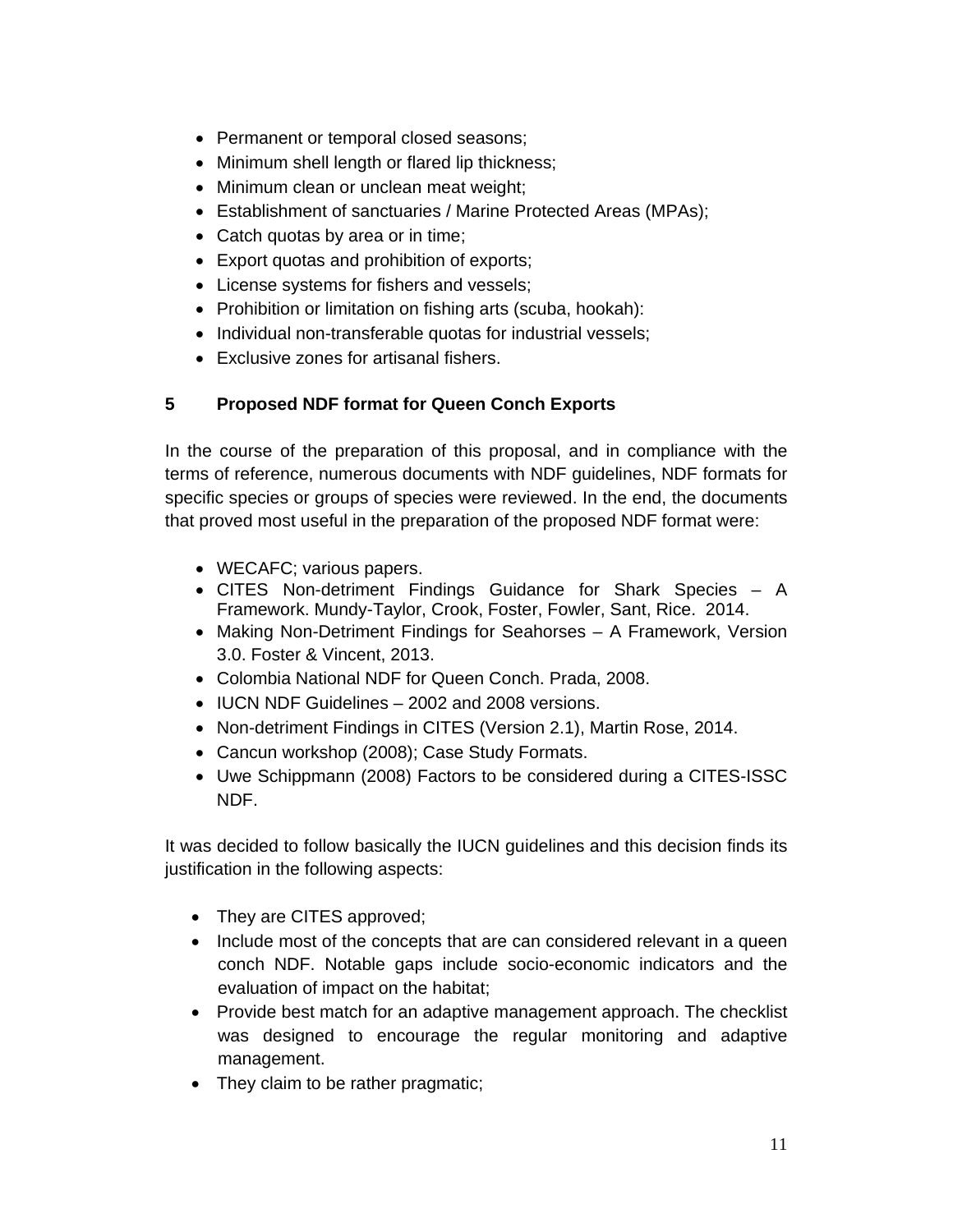- Lead to a NDF which can be used as quick risk assessment and early warning system, particularly in the absence of pertinent information;.
- Has been subject to extensive reviews and trials;
- Offers good possibilities to be used on a national as well as regional level;
- Rosser in his 2008 paper to the Cancun meeting gives the rational for the IUCN checklist and these are still very much valid (Cancun 2008, A. Rosser; P2 - CITES – IUCN Checklist, p 1/11)

Particularly the paper of Martin Rose has been instrumental in the design of the format. The list of major categories has been adopted with minor changes. Rose also identified a number of Indispensible Indicators for a minimum review which in large part adopted and slightly extended in view of specific queen conch sector characteristics.

## **5.1 Explanation of the proposed Queen Conch NDF Format**

The proposed queen conch NDF draft format consists of one, relatively extensive table which is presented as a kind of Table of Contents, where those issues considered crucial by CITES and mentioned in the IUCN Guidelines (2002 and 2008), is put in the context of the queen conch sector.

There is appears no need to make a preliminary assessment of the sustainability of the species as it is assumed that the possibility to obtain an outright positive NDF is virtually nil in view of the nature of the fishery, the overall lack of comprehensive scientific information and numerous elements which are not duly controlled.

Furthermore, commercial culture and ranching activities are very few and currently not significant in the scheme of things. They may grow in importance in the future as a market for their products, and at the price levels they require, develops. For the time being, they play no role of importance and therefore their impact through the NDF will be minimal and that is reflected in the position they take in the proposed NDF format.

The interpretation of the data gathered and recommendation made by the Scientific Authority as part of a NDF will be the responsibility of the local CITES official(s). However,

The proposed format is made up of 10 information categories, which are divided in a number of sub-categories. Each sub-category is accompanied by a description of its purpose and the information required.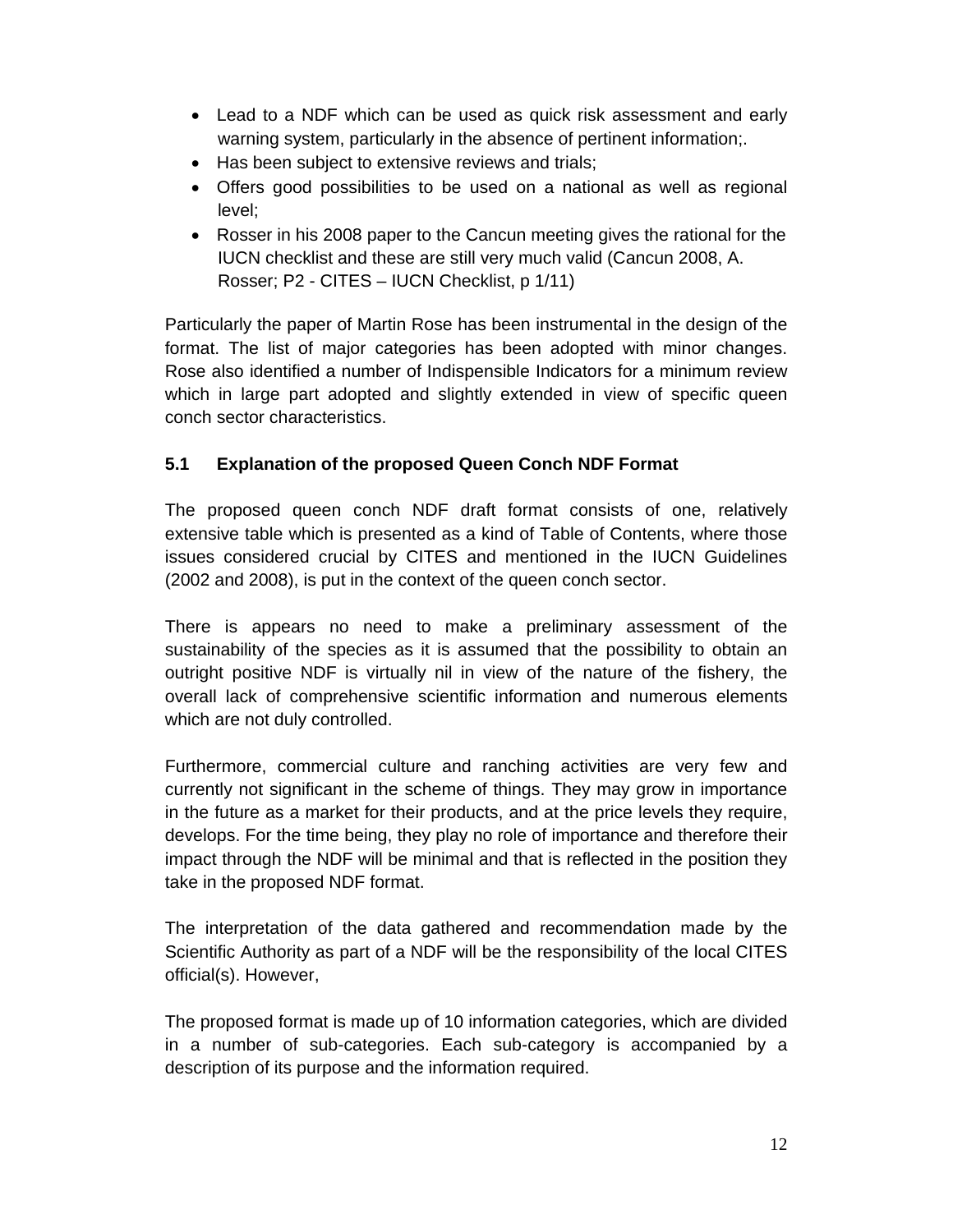A substantial number of sub-categories can be answered by ticking the respective box of a multiple choice list.

In other cases the description provides basic information on the issue at hand and for which a quantitative reply is preferred.

## 1. General Considerations

This category provides a quick impression on the status of the resource and sets the context.

- 1.1 Species identification: Under CITES it is important that the species is identified beyond doubt. In the case of queen conch there is no problem. Regional differences in the number of Strombus species that have been found locally.
- 1.2 Application data accuracy: The quality and quality of information is proportionally to the degree of resource affectation. For CITES this indicator is important for the level of precaution that will be necessarily applied to any TAC.
- 1.3 Considerations of entire harvest: CITES makes it clear that not only trade but all factors that contribute to the species' mortality have to be considered in the evaluation.
- 2. Biological Characteristics

A lot of scientific data have been published on the biological characteristics, but there are still plenty of grey areas as a result of gaps in overall knowledge, local differences a result of ecological factors and the fact that scientists cannot always agree on the methodologies or protocols that should be applied.

- 2.2 Population density: CITES has indicated that a population density of 56 adult queen conch per hectare would be the threshold at which reproduction at sustainable levels would be guaranteed. However, results of other field surveys report densities of 200 ind./ha (Stoner and Ray-Culp 2000) and 100 ind/ha (QCWG, Miami, May 2012). Various densities are being handled throughout the region, but there appears to be an overall consensus that a minimum of 100 ind/ha should be set as the standard. The situation was described in detail in a recent NMFS finding on a Petition to list the queen conch as threatened or endangered under the Endangered Species Act (ESA) (pag. 18-20).
- 2.7 Significance for ecosystem: The information on the role which a species plays in an ecosystem and the consequences which its removal would have on the ecosystem is scarce. The two reasons for which the IUCN Guidelines deliberately left out this question are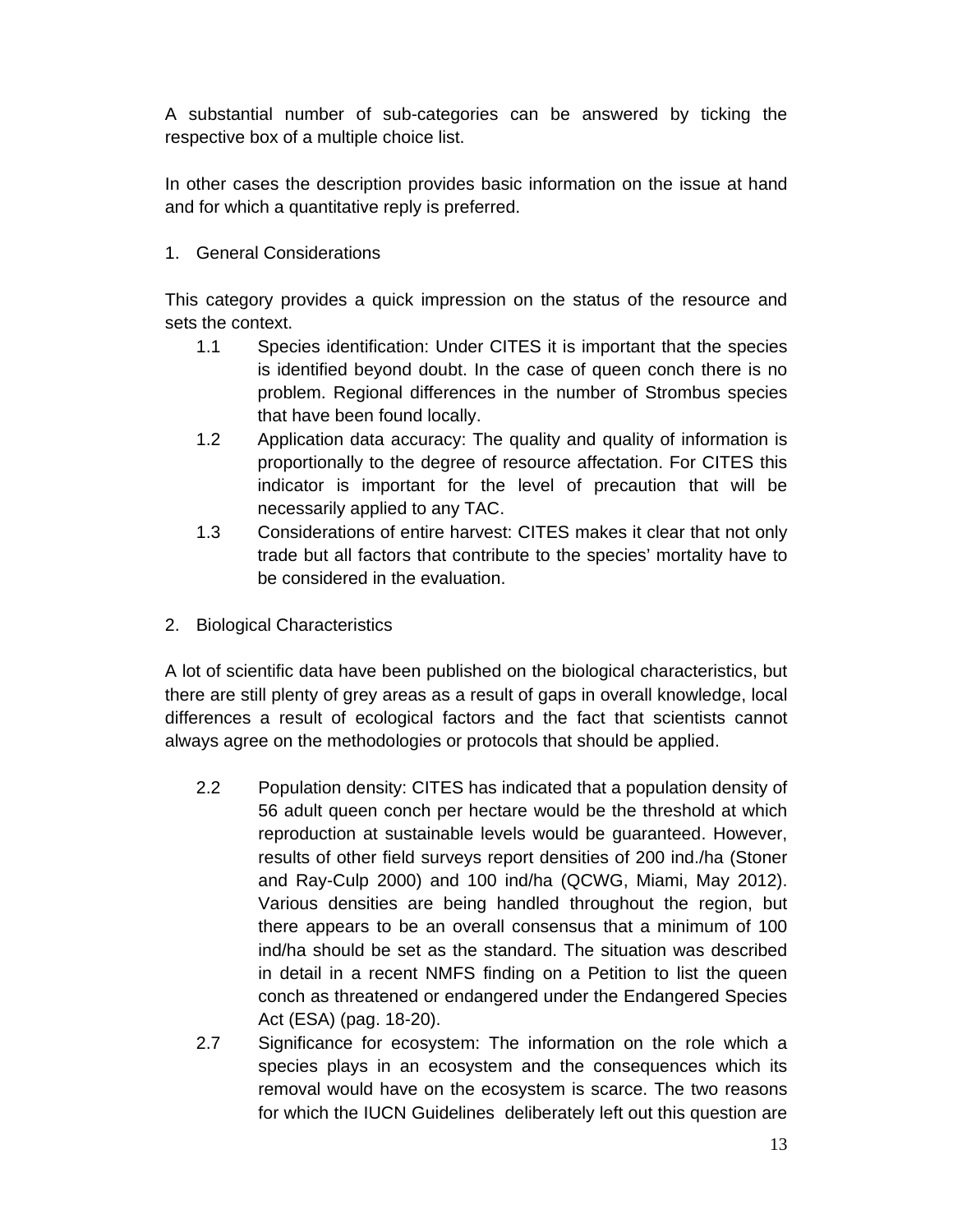also applicable to queen conch, namely, on the one hand, that a narrow interpretation has no direct impact on the threat to a species. On the other hand, the question cannot be answered for the great majority of species because the necessary information is not available (Leader-Williams 2002; M Rose, 2014). The question is considered relevant, however, and has been included in the format.

3. National Status:

In this section significant data on the size, age structure and the distribution of the population or the species are described. The probability that the species can persist is strongly influenced by its age structure, sex ratio, abundance and density.

- 3.1 National distribution: The species characteristics and population dynamics are complex due to a distinct geographic identity of the species, which frames growth, reproduction and recruitment according to local habitat and environmental conditions (Ehrhardt, 2008). This has a particular significance in the case of setting size and weight limitations. For instance, In Nicaragua, the standard is three 100% clean fillets make up one pound, while in Colombia this is about 4.5 fillets and in Belize it is reported to go down to as much as 7 fillets
- 3.8 Social impact of resource exploitation: The author agrees with Rose on the need to bring economic and social issues into the equation of sustainable development and not to look at environmental issues only as CITES does. Successful implementation and compliance of a management scheme may strongly depend on the make-up of the local social structure. This is of particular importance in the case of queen conch which constitutes an economic lifeline for about 20,000 artisanal fishers in the region and is deeply rooted as an economic activity as well as traditional food source.
- 4. Queen Conch Management Plans:

The CITES approved guidelines clearly encourage the adoption of adaptive management practices and the development of effective and reliable monitoring and feedback mechanisms, with corresponding precautionary harvest levels.

4.2 Management plan: Countries that are signatory of the CITES convention are obliged to have management plans for Appendix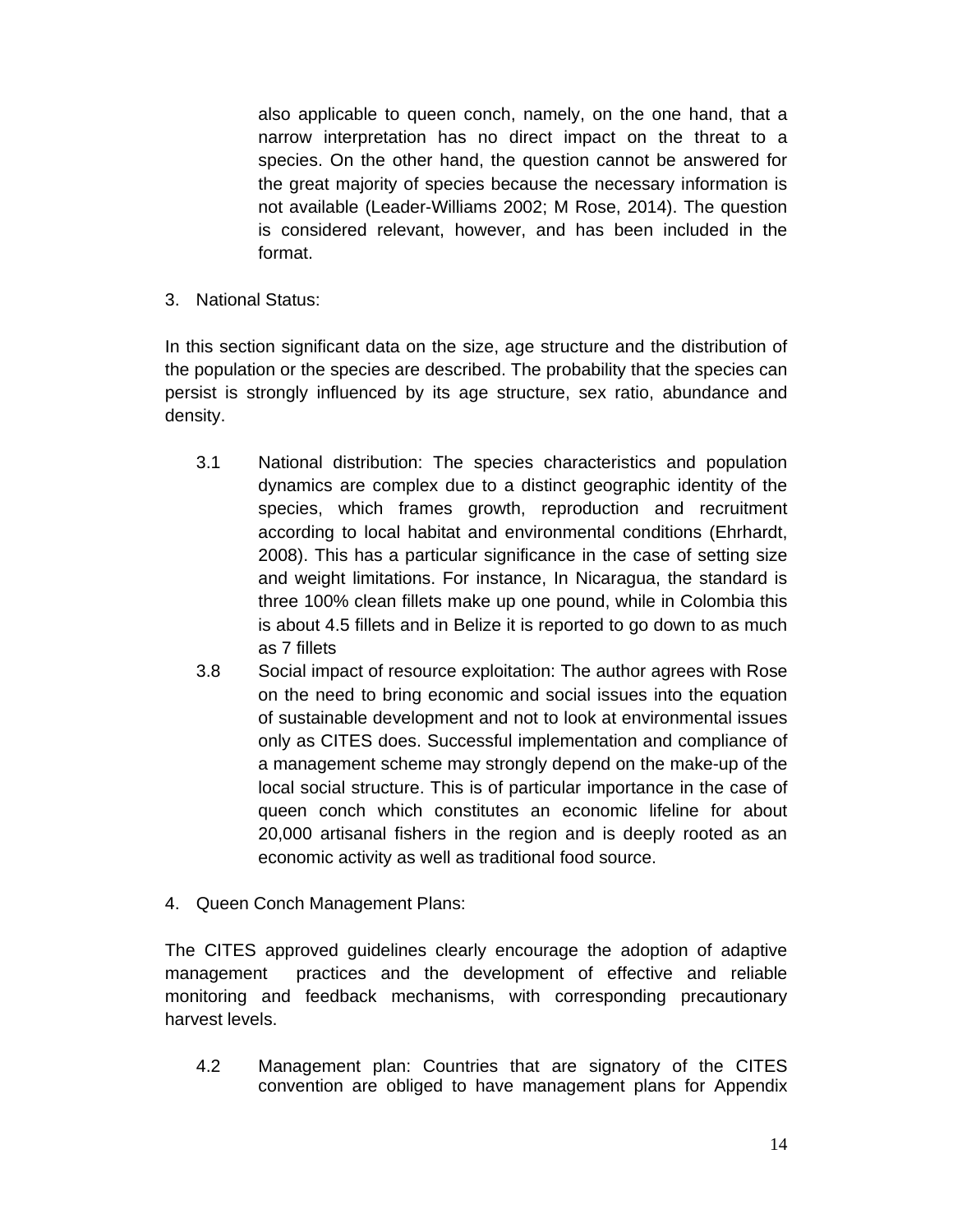listed species. The absence of a management plan and monitoring mechanisms is sufficient cause to stop exports.

- 4.6 Confidence in effectiveness of harvest management: Confidence in the management of the harvest is a key factor in the sustainable exploitation of the resource. Confidence and effectiveness go hand in hand.
- 5. Queen Conch Harvesting

There is general consensus that the fishing effort in the recent past has been excessive and that management is required.

- 5.1 Although fishing effort within the queen conch sector is diversified and four sub-groups (industrial, artisanal, subsistence and recreational) are officially registered, fishers from all four basically show the same characteristics in terms of gear and employment conditions.
- 5.8 The landings by independent artisanal fishers show a substantial and sustained increase in most countries over the last ten years.
- 6. Monitoring of Harvest

The existence of monitoring constitutes a core activity for CITES. Monitoring the impacts of any harvests through fishery dependent and independent data, trends in population dynamics, shifts in markets and the impact of any external factors on the overall sustainability of the species, is essential in order to be able to recommend any future adjustments in the management strategy and measures.

- 6.1 Monitoring methods used: CITES has used the criteria of population density levels and export quantities to judge the status of the conservation of the species and monitoring should, therefore, primarily focus on those factors that interfere directly in these criteria. It is important to identify, develop and/or refine time consuming and cost-effective monitoring systems.
- 8. Trade Data

Trade data will provide an overview of the various products that are processed on the basis of queen conch, tendencies in terms of market movements, offer and demand, as well as in the volumes and value of the respective products. The occurrence of illegal, unreported and unregulated (IUU) trade in the queen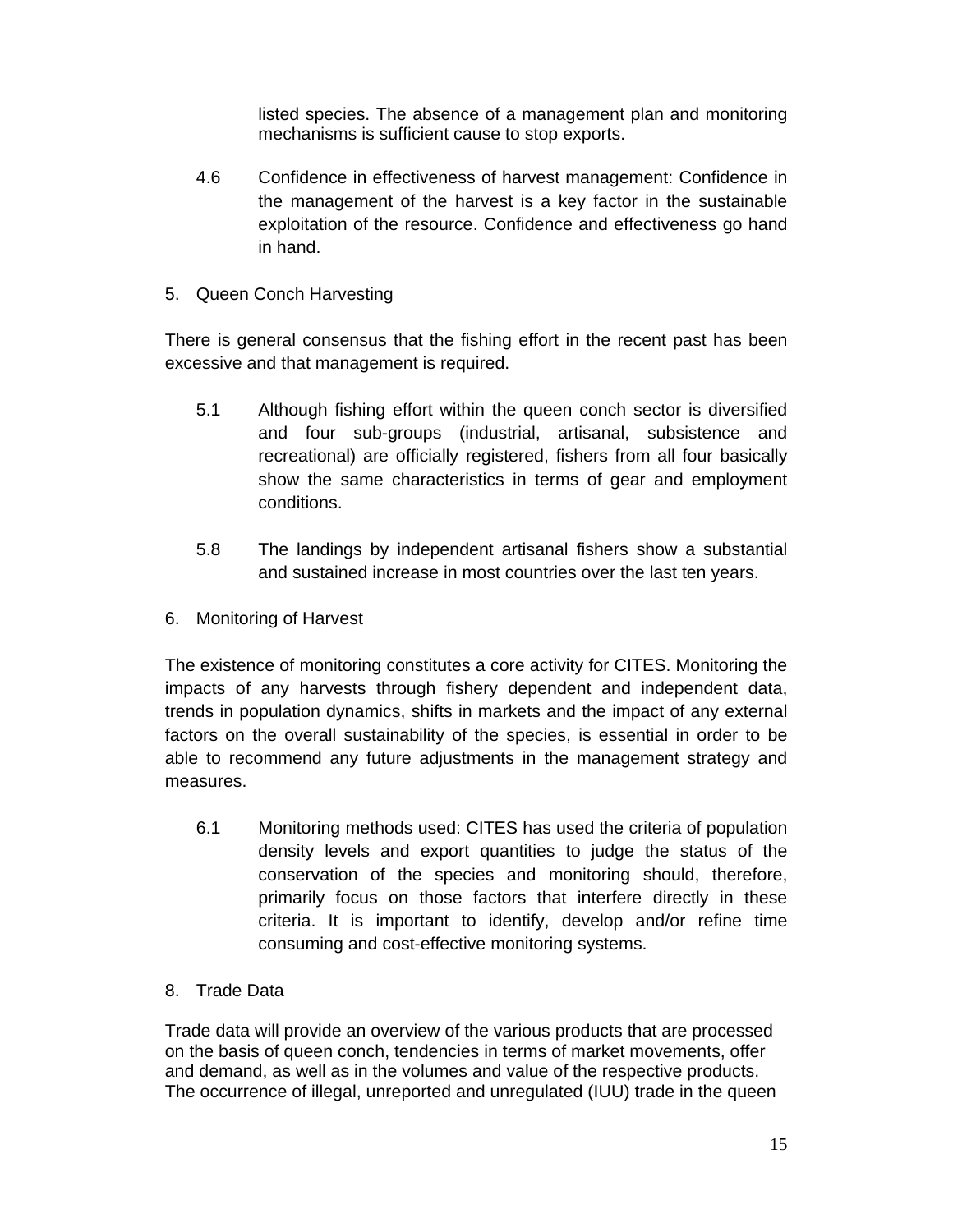conch industry is notorious and exercises substantial negative pressure on the sustainable exploitation of the resource.

- 8.5 IUU trade: The mere existence of catch and trade quotas, combined with inadequate control mechanisms encourages the IUU trade. Although most of the NDF attention focuses on trade in meat, it is likely that pearls and operculum represent a significant part of the trade's value, but goes largely unreported. Particularly in the area of the lucrative pearl trade this constitutes a major challenge..
- 8.6 Demand has been increasing steadily form the major international market (USA), and local (tourist) markets. Prices have shot up as a result of the growing Imbalance between offer and demand. In a number of countries, local consumption is more significant than exports.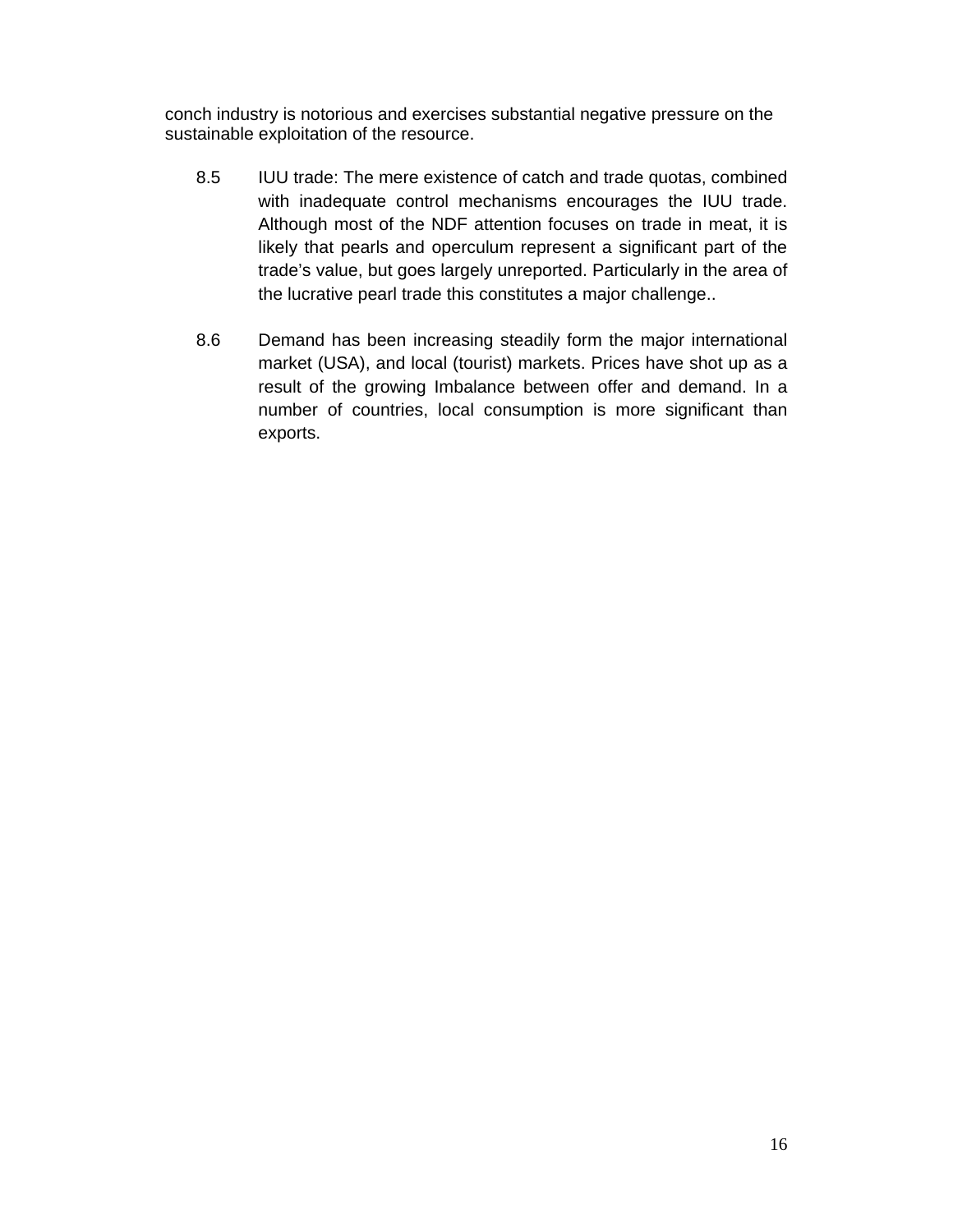#### **Main References**

Aiken, A Kong, S Smikle, RS Appeldoorn and G Warner. 2006. Managing Jamaica´s queen conch resources. http://www.jamaicachm.org.jm/Article/October2006.asp.

Barnutty, R., Sánchez, R., 2009. Resultados finales de los cruceros de pesca científica realizados en el Caribe de Nicaragua para estudiar las poblaciones del caracol rosado del Caribe *Strombus gigas*, en los meses de mayo, julio y noviembre de 2009. CIPA-INPESCA

Barnutty, R. 2006. Informe nacional de la pesquería del caracol rosado (*Strombus gigas*) en la Republica de Nicaragua. Grupo de Trabajo de información y datos pesqueros. Mejora de la situación y tendencias de capturas del caracol reina en la region del Caribe. Proyecto Prepa-VIII FAO/OSPESCA. Nicaragua.

CITES Publications:

.

- Addis Ababa Principles and Guidelines for the Sustainable Use of Biodiversity. Montreal: Secretariat of the Convention on Biological Diversity, 2004
- AC19 Doc. 8.3 (Rev.1): Review of Significant Trade in specimens of Appendix-II species (Resolution Conf. 12.8 and Decision 12.75)
- AC25 Doc.13: Non-detriment findings (Decisions 15.23 and 15.24)
- AC25 Inf.2: Lessons learnt for non-detriment findings
- AC26/PC20 Doc. 8.4 Draft Guidance on the making of Non-detriment findings; Dublin 2012
- CoP16 Inf.11: Proposed guidance for making non-detriment findings for agarwood-producing species
- Res. Conf.8.6: Role of the Scientific Authority
- Res. Conf. 9.24 Rev. 16: Criteria for amendment of Appendices I and II
- Res. Conf.10.3: Designation and role of the Scientific Authorities
- Res. Conf.11.11 Rev.15: Regulation of trade in plants
- Res. Conf. 12.8 and Decision 12.75, 2003. Review of Significant Trade in specimens of Appendix-II species. Nineteenth Meeting of the Animals Committee, Geneva.
- CoP15 Doc. 16.2.2, 2010. Strategic matters Capacity Building. International expert workshop on non-detriment Findings
- Res. Conf.16.3: CITES Strategic Vision: 2008-2020
- Res. Conf.16.7: Non-detriment findings, 2003
- NDF Cancun Workshop Doc. 1, 2008.
- NDF Cancun Workshop Doc. 3, 2008. Format for the preparation of case studies.

Davis, M., 2005. Species Profile, Queen Conch, *Strombus gigas.* Southern Regional Aquaculture Center (SRAC).

De Jesús, A.E, J González, A Oliva, A Pelayo and G. Medina. 1999. Advances over some ecological aspects of queen conch, Strombus gigas L. in southern Quintana Roo, México. Proc. Gulf. Carib. Fish. Inst. 45: 932–943.

Ehrhardt, E., Valle-Esquivel, M. 2008. Conch (*Strombus gigas*) Stock Assessment Manual, CFMC.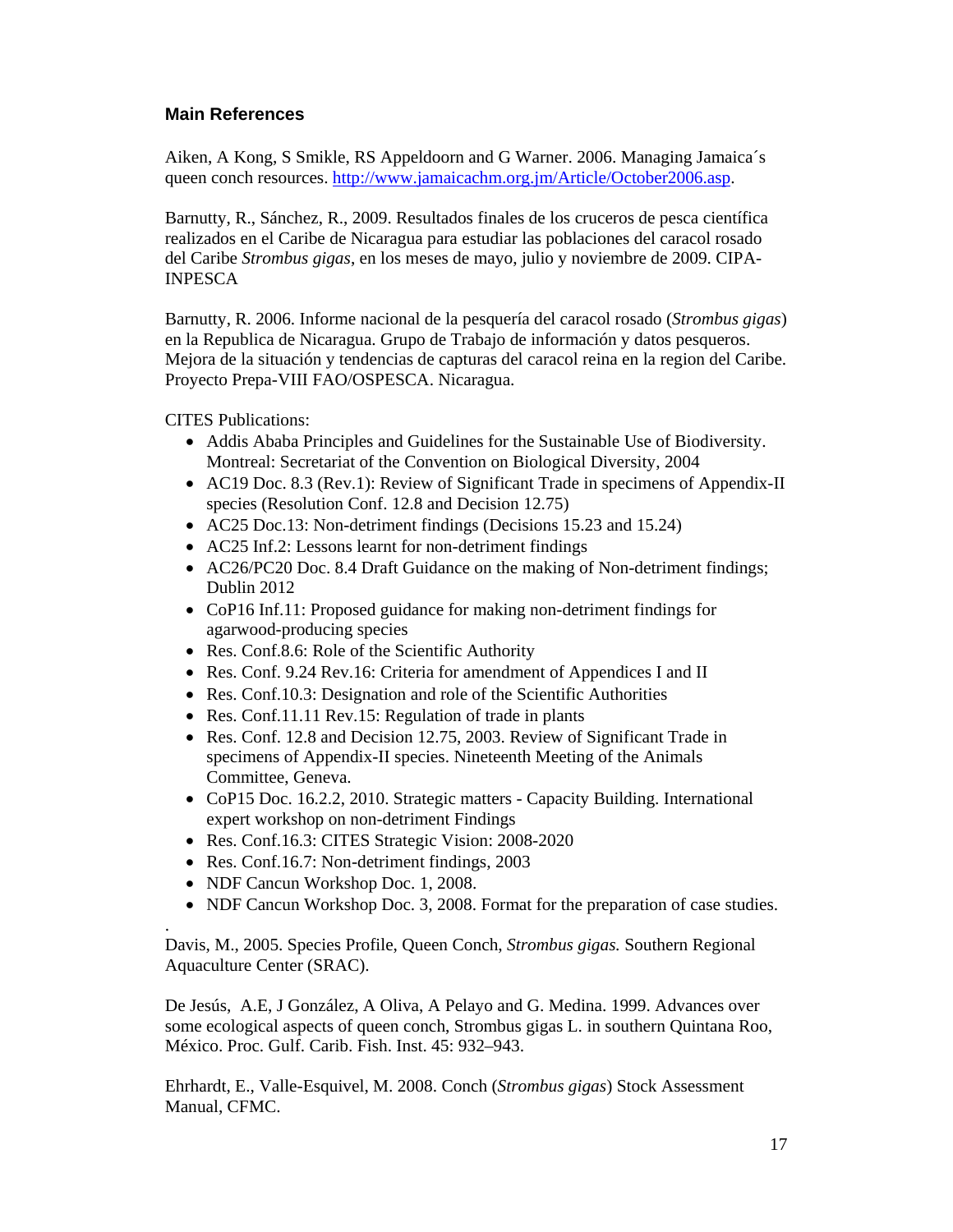FAO. 2007. Report of the regional workshop on the monitoring and management of queen conch, *Strombus gigas*. Kingston, Jamaica, 1-5 May 2006*.* FAO Fisheries Report No. 832.

FAO. 1995. Code of Conduct for Responsible Fisheries.

.

FAO. 1997. Fisheries management. FAO Technical Guidelines for Responsible Fisheries. No. 4.

FAO, 2002. Fisheries Technical Paper 424. A fishery manager's guidebook. Management measures and their application. Cochrane, K./FIRM

FAO. 1999. Guidelines for the routine collection of capture fishery data. FAO Fisheries Technical Paper 382.

FAO. 2003. The ecosystem approach to fisheries. FAO Technical Guidelines for Responsible Fisheries. No. 4, Suppl. 2.

FAO Fisheries Circular No. 1012, 2005. Manual for the monitoring and management of queen conch. By Paul Medley, Consultant

FAO, 2005. Putting into practice the eco-system approach in fisheries.

FAO, 2004. World markets and industry of selected commercially-exploited aquatic species: Caribbean queen conch (*Strombus gigas*). Chacallal, B. et all.

FAO, 2009. Circular de Pesca y Acuicultura No 1042. Conversion factors for processed queen conch to nominal weight.

Foster, S.J. & Vincent, A.C.J. 2013. Making Non-Detriment Findings for seahorses – a framework, Version 3.0. Project Seahorse, Fisheries Centre, The University of British Columbia. 65 pp.

Galo, M and N Erhardt. 2006. Informe nacional sobre las pesquerias del caracol gigante Strombus gigas, en la Republica de Honduras. COPACO Meeting, Merida, Nov, 2006.

Hutton, J.M. (2002): The contribution that well-managed international trade can make to species conservation. In: Rosser and Haywood (2002): Part 1, Chapter 1.2

James, M., Wood, J. Marine Invertebrates of Bermuda - Queen Conch (*Strombus gigas*).

Mundy-Tayler, V, Crook, V., Foster, S. Fowler, S., Sant, G., Rice, J. 2011. CITES Nondetriment Findings - Guidance for Shark Species. A Framework to assist Authorities in making Non-detriment Findings (NDFs) for species listed in CITES Appendix II.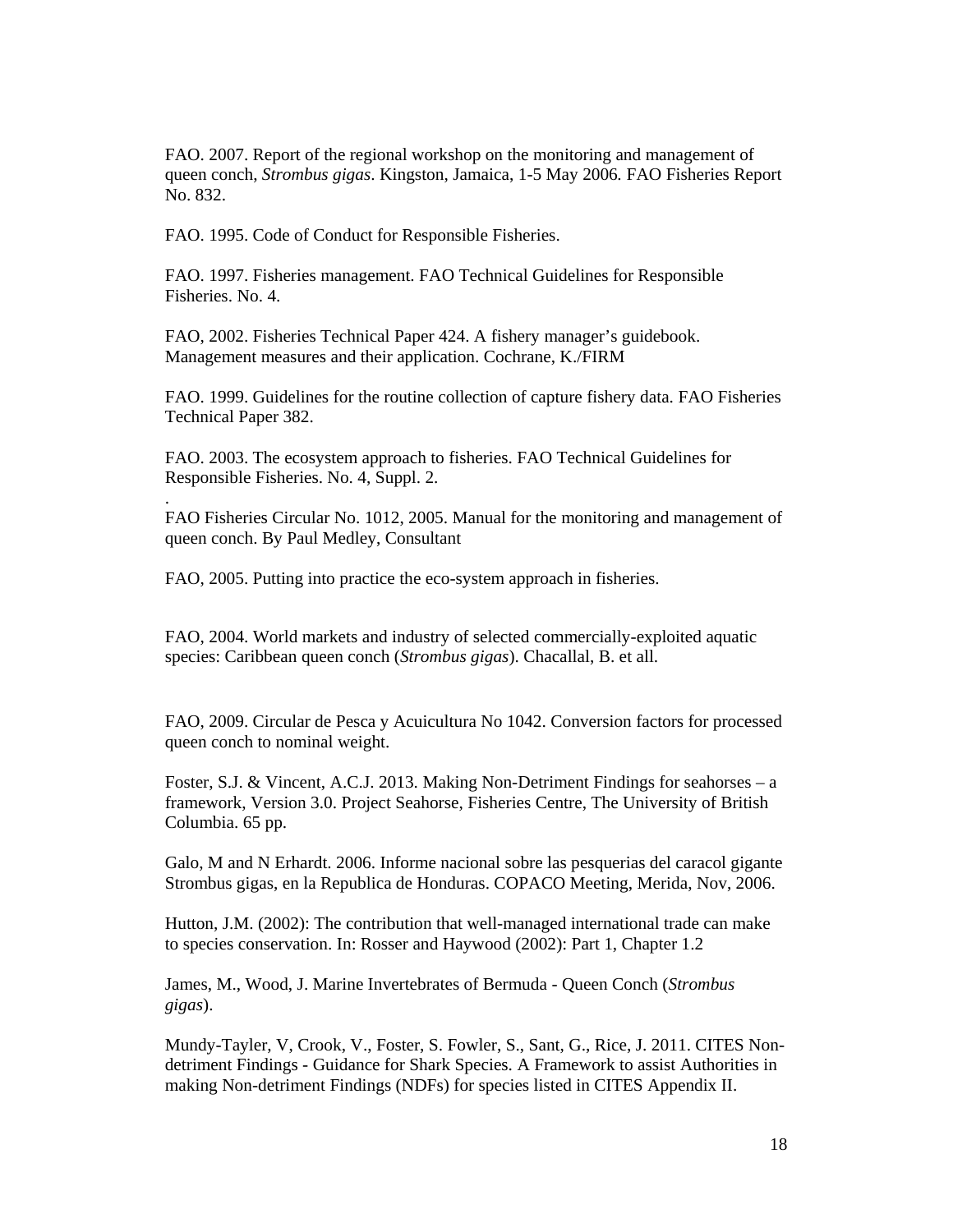National Marine Fisheries Service (NMFS), National Oceanic and Atmospheric Administration (NOAA), Department of Commerce, 2014. Notice of 12-Month Finding on a Petition to List the Queen Conch as Threatened or Endangered Under the Endangered Species Act (ESA). [Docket No. 1206013478-4863-03]; RIN 0648-XB140

Phillips, M., Bissada-Gooding, C, Oxeenford, H. 2011. Preliminary Investigation of the Movements, Density, and Growth of Juvenile Queen Conch in a Nursery Area in Barbados. CERMES.

Prada, M., Castro, E. Taylor, E., Puentes, V., Appeldoorn, R., Daves, N., 2008. Nondetrimental findings for the queen conch (*Strombus* gigas) in Colombia. NDF Workshop Case Studies #3.

Rose, M. (2014). Non-detriment findings in CITES(NDFs); Version 1.2

Rosser, A., Haywood, M., 2002. Checklist to assist in making non-detriment findings for Appendix II exports. Guidance for CITES Scientific Authorities. Occasional Paper of the IUCN Species Survival Commission No. 27.

Rosser, A.R. 2008. The CITES-IUCN Checklist as an example of a methods for making NDFs, and the principles that were deemed important. International Expert Workshop on CITES Non-Detriment Findings.

Schippmann, U. (2008): Factors to be considered during a CITES Non-Detriment Finding. Cancun presentation.

Stoner, A.W and M Ray-Culp. 2000. Direct evidence for Allee effect in an overharvested marine gastropod: density dependent mating and egg laying. Mar. Ecol. Prog. Ser. 202.

Theile, S. (2001): Queen Conch fisheries and their management in the Caribbean. TRAFFIC Europe

Wijnstekers, W. (2011): The Evolution on of CITES - 9th edition. International Council for Game and Wildlife Conservation, Budapest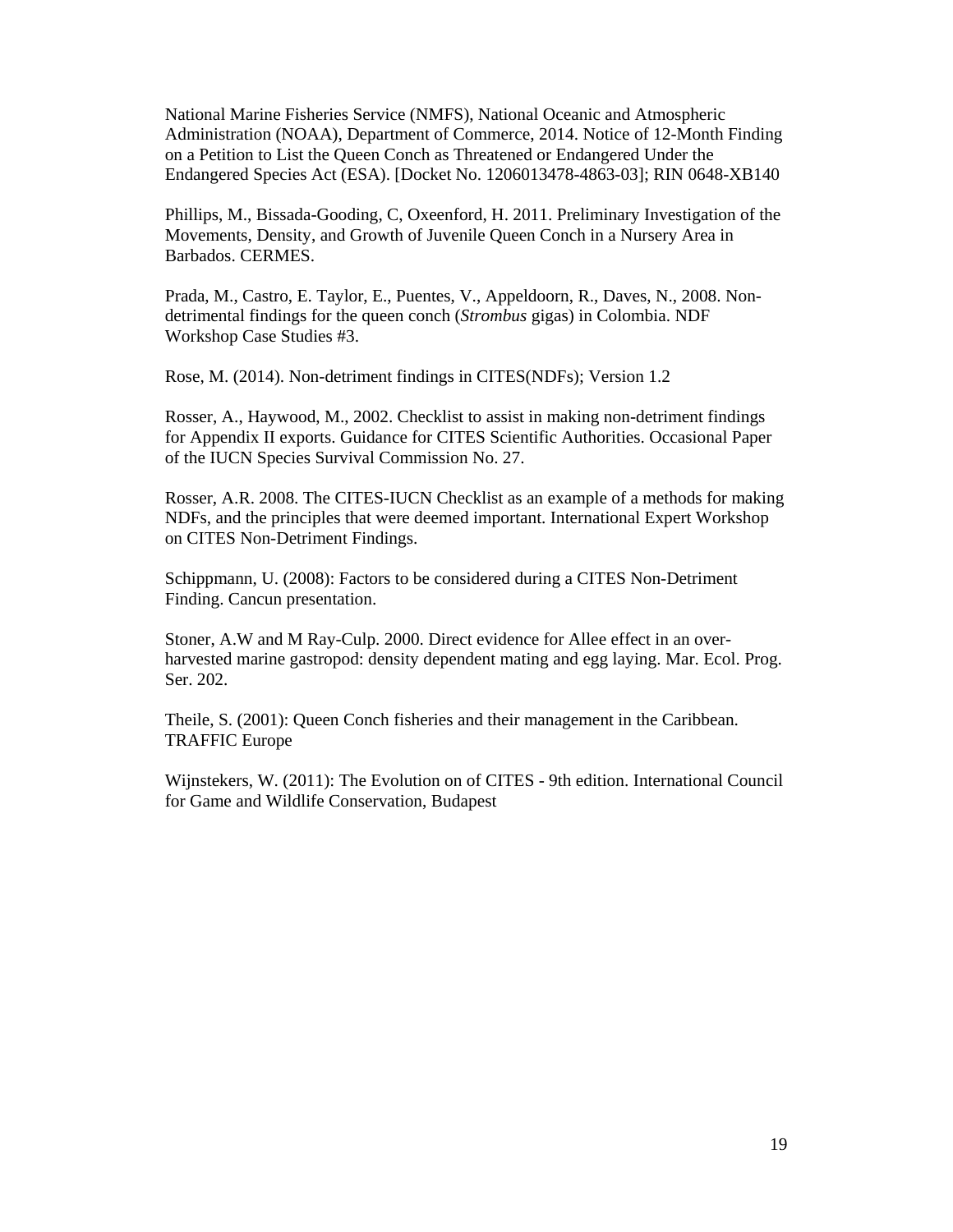## **Useful Web Sources**

| :www.strombusgigas.com                   | Caribbean Fishery Management               |
|------------------------------------------|--------------------------------------------|
|                                          | Council (CFMC), and affiliated             |
|                                          | institutes studies and recommendations     |
|                                          | for a regional management regime           |
|                                          | for Strombus gigas.                        |
| www.pnas.org                             | Global Seagrass Trajectories Working       |
|                                          | Group/National Center for Ecological       |
|                                          | Analysis and Synthesis, USA                |
| www.seagrasswatch.org                    | Seagrass-Watch aims to raise awareness     |
| (SeagrassWatch)                          | on the condition and trend of nearshore    |
|                                          | seagrass ecosystems Provide detailed       |
|                                          | information on how to map and monitor      |
|                                          | seagrass resource status and condition.    |
| www.seagrassnet.org (SeagrassNet)        | SeagrassNet is a global ecological         |
|                                          | monitoring program that investigates       |
|                                          | and documents the status of seagrass       |
|                                          | resources and the threats to this marine   |
|                                          | ecosystem.                                 |
| www.coralwatch.org (CoralWatch)          | Provides hands-on monitoring and           |
|                                          | education tools to increase awareness of   |
|                                          | reefs and monitor coral health.            |
| www.crfm.net                             | Caribbean Regional Fisheries               |
|                                          | Mechanism- CARICOM                         |
| www.fao.org/fishery/iuu-fishing/en       | Illegal, Unreported & Unregulated          |
|                                          | Fishing                                    |
| http://www.cites.org/eng/prog/ndf/index. | <b>CITES' Non-detriment Findings</b>       |
| php                                      |                                            |
| http://www.conabio.gob.mx/institucion/c  | International Expert Workshop on           |
| ooperacion_internacional/TallerNDF/tall  | <b>CITES Non-Detriment Findings.</b>       |
| er_ndf.html                              | Cancun, Mexico, November 17th to           |
| http://www.strombusgigas.com/Meeting     | 22nd, 2008<br>Recommendations of the Queen |
| %20Panama/fao/Annex_QCEW_Recom           | Conch Expert Workshop, Miami,              |
| mendations_En.pdf                        | USA, 22-24 May 2012                        |
|                                          |                                            |